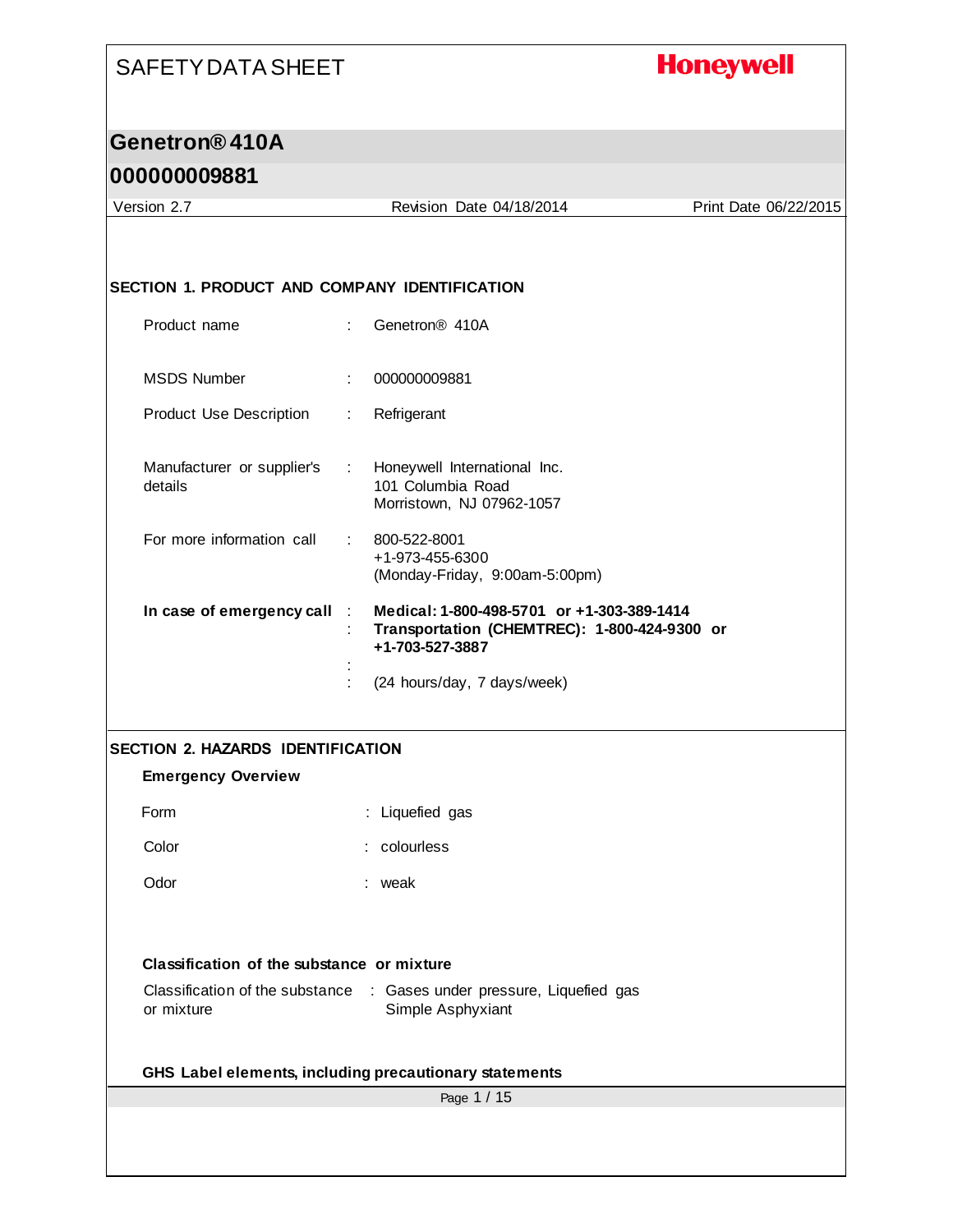# SAFETY DATA SHEET **Honeywell Genetron® 410A 000000009881** Version 2.7 Revision Date 04/18/2014 Print Date 06/22/2015 Symbol(s) : Signal word : Warning Hazard statements : Contains gas under pressure; may explode if heated. May displace oxygen and cause rapid suffocation. Precautionary statements : **Prevention:**  Use personal protective equipment as required. **Storage:**  Protect from sunlight. Store in a well-ventilated place. Hazards not otherwise : May cause eye and skin irritation. classified May cause frostbite. May cause cardiac arrhythmia.

#### **Carcinogenicity**

No component of this product present at levels greater than or equal to 0.1% is identified as a known or anticipated carcinogen by NTP, IARC, or OSHA.

#### **SECTION 3. COMPOSITION/INFORMATION ON INGREDIENTS**

| Chemical nature                      | : Mixture   |          |               |  |
|--------------------------------------|-------------|----------|---------------|--|
| <b>Chemical Name</b>                 |             | CAS-No.  | Concentration |  |
| Pentafluoroethane                    |             | 354-33-6 | 50.00 %       |  |
| Difluoromethane                      |             | 75-10-5  | 50.00 %       |  |
| <b>SECTION 4. FIRST AID MEASURES</b> |             |          |               |  |
|                                      | Page 2 / 15 |          |               |  |
|                                      |             |          |               |  |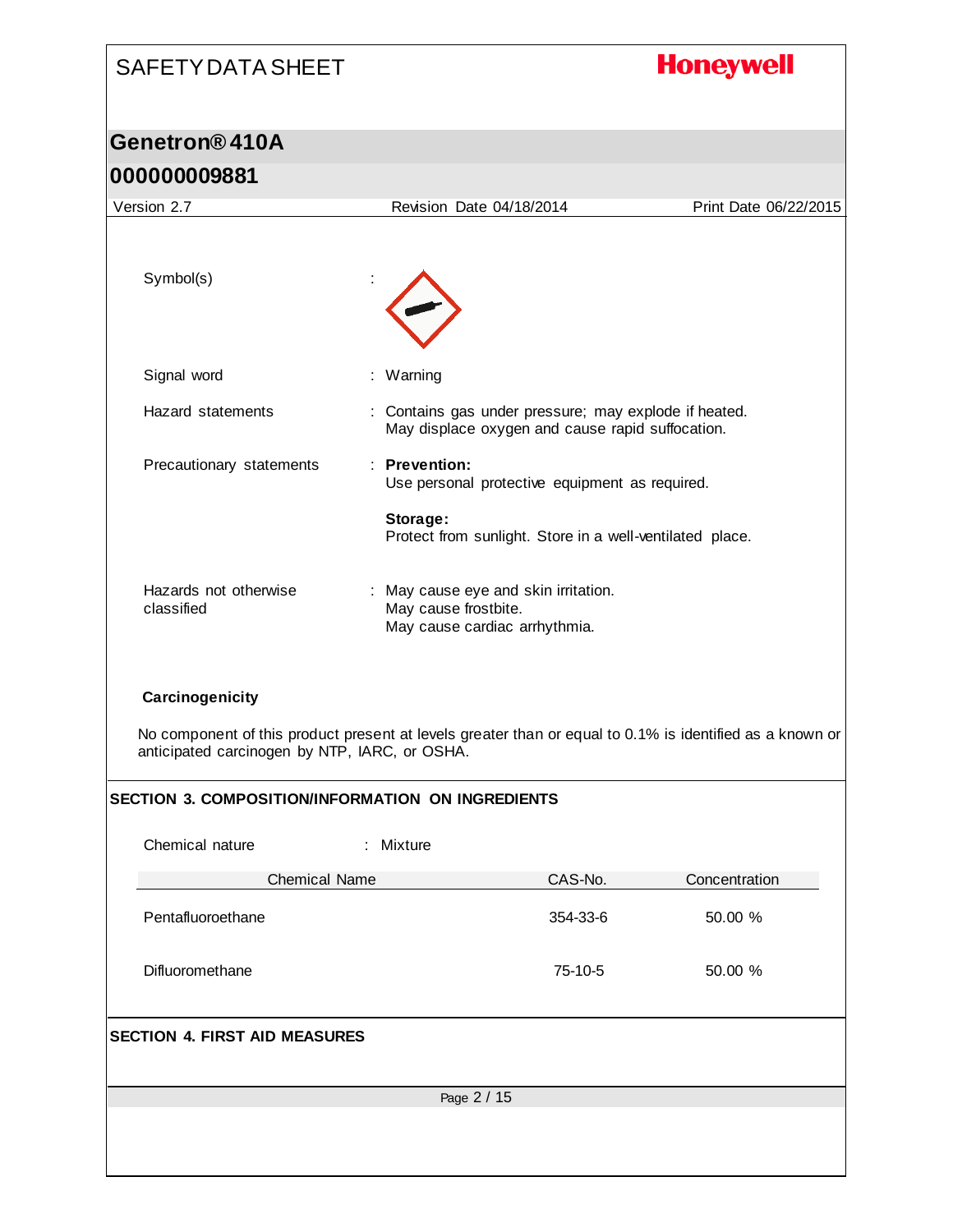# **Honeywell**

| <u>UUUUUUUJOO I</u>                     |                                                                                                                                                                                                                                                                                                                                                 |                       |
|-----------------------------------------|-------------------------------------------------------------------------------------------------------------------------------------------------------------------------------------------------------------------------------------------------------------------------------------------------------------------------------------------------|-----------------------|
| Version 2.7                             | Revision Date 04/18/2014                                                                                                                                                                                                                                                                                                                        | Print Date 06/22/2015 |
| Inhalation                              | Move to fresh air. If breathing is irregular or stopped, administer<br>artificial respiration. Use oxygen as required, provided a<br>qualified operator is present. Call a physician. Do not give drugs                                                                                                                                         |                       |
| Skin contact                            | from adrenaline-ephedrine group.<br>After contact with skin, wash immediately with plenty of water. If<br>there is evidence of frostbite, bathe (do not rub) with lukewarm<br>(not hot) water. If water is not available, cover with a clean, soft<br>cloth or similar covering. If symptoms persist, call a physician.                         |                       |
| Eye contact                             | Rinse immediately with plenty of water, also under the eyelids,<br>for at least 15 minutes. In case of frostbite water should be<br>lukewarm, not hot. If symptoms persist, call a physician.                                                                                                                                                   |                       |
| Ingestion                               | Unlikely route of exposure. As this product is a gas, refer to the<br>inhalation section. Do not induce vomiting without medical<br>advice. Call a physician immediately.                                                                                                                                                                       |                       |
| Notes to physician                      |                                                                                                                                                                                                                                                                                                                                                 |                       |
| Treatment                               | Because of the possible disturbances of cardiac rhythm,<br>catecholamine drugs, such as epinephrine, should be used with<br>special caution and only in situations of emergency life support.<br>Treatment of overexposure should be directed at the control of<br>symptoms and the clinical conditions. Treat frost-bitten areas as<br>needed. |                       |
| <b>SECTION 5. FIREFIGHTING MEASURES</b> |                                                                                                                                                                                                                                                                                                                                                 |                       |
| Suitable extinguishing media            | The product is not flammable.<br>Use water spray, alcohol-resistant foam, dry chemical or<br>carbon dioxide.<br>Use extinguishing measures that are appropriate to local<br>circumstances and the surrounding environment.                                                                                                                      |                       |
| Specific hazards during<br>firefighting | Contents under pressure.<br>This product is not flammable at ambient temperatures and<br>atmospheric pressure.<br>However, this material can ignite when mixed with air under<br>pressure and exposed to strong ignition sources.<br>Container may rupture on heating.<br>Cool closed containers exposed to fire with water spray.              |                       |
|                                         | Page 3 / 15                                                                                                                                                                                                                                                                                                                                     |                       |
|                                         |                                                                                                                                                                                                                                                                                                                                                 |                       |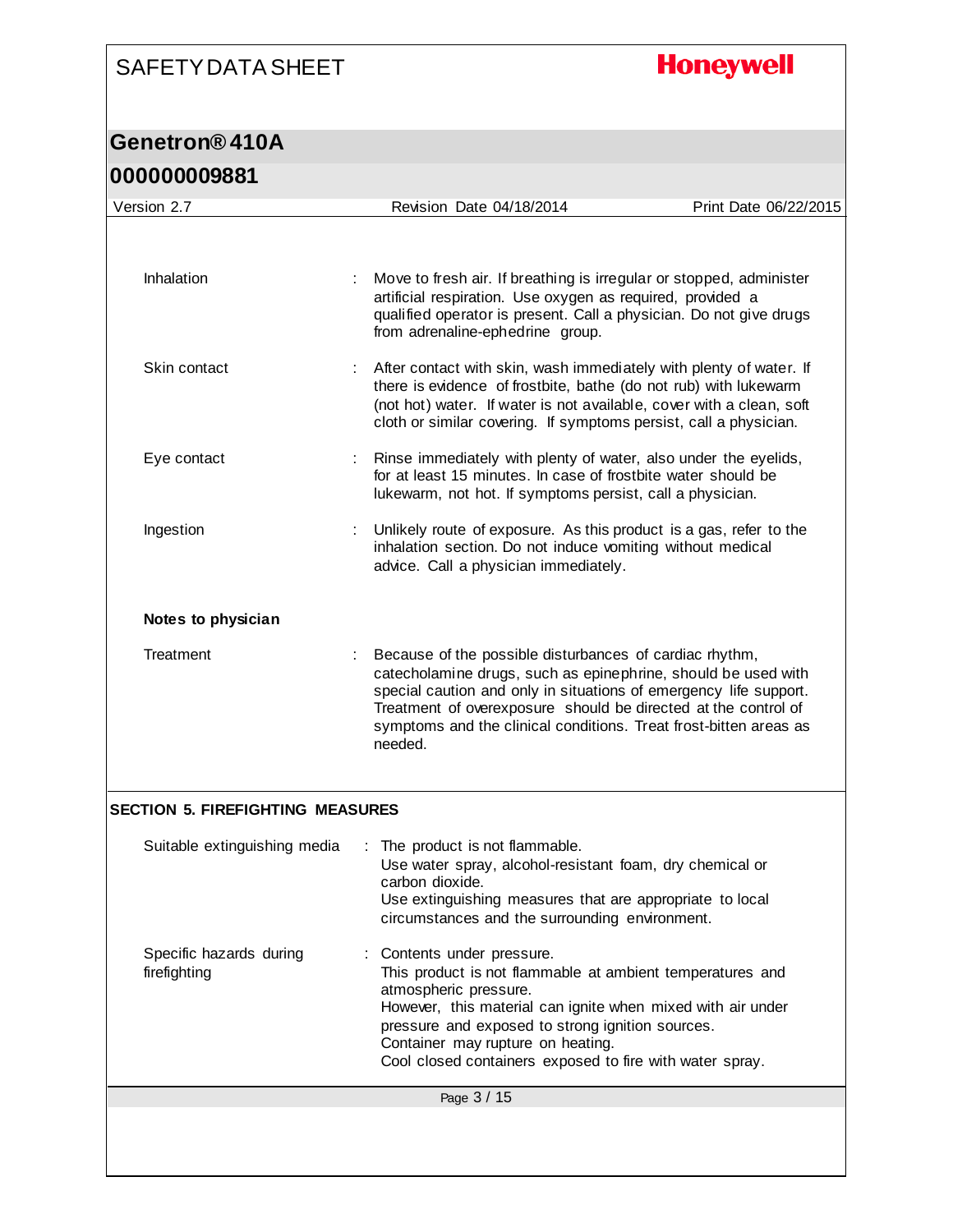### **Honeywell** SAFETY DATA SHEET **Genetron® 410A 000000009881** Version 2.7 Revision Date 04/18/2014 Print Date 06/22/2015 Do not allow run-off from fire fighting to enter drains or water courses. Vapours are heavier than air and can cause suffocation by reducing oxygen available for breathing. In case of fire hazardous decomposition products may be produced such as: Hydrogen halides Hydrogen fluoride Carbon monoxide Carbon dioxide (CO2) Carbonyl halides Special protective equipment : In the event of fire and/or explosion do not breathe fumes. for firefighters Wear self-contained breathing apparatus and protective suit. No unprotected exposed skin areas. **SECTION 6. ACCIDENTAL RELEASE MEASURES** Personal precautions : Immediately evacuate personnel to safe areas. Keep people away from and upwind of spill/leak. Wear personal protective equipment. Unprotected persons must be kept away. Remove all sources of ignition. Avoid skin contact with leaking liquid (danger of frostbite). Ventilate the area. After release, disperses into the air. Vapours are heavier than air and can cause suffocation by reducing oxygen available for breathing. Avoid accumulation of vapours in low areas. Unprotected personnel should not return until air has been tested and determined safe. Ensure that the oxygen content is >= 19.5%. Environmental precautions : Prevent further leakage or spillage if safe to do so. The product evapourates readily. Methods for cleaning up : Ventilate the area. Page 4 / 15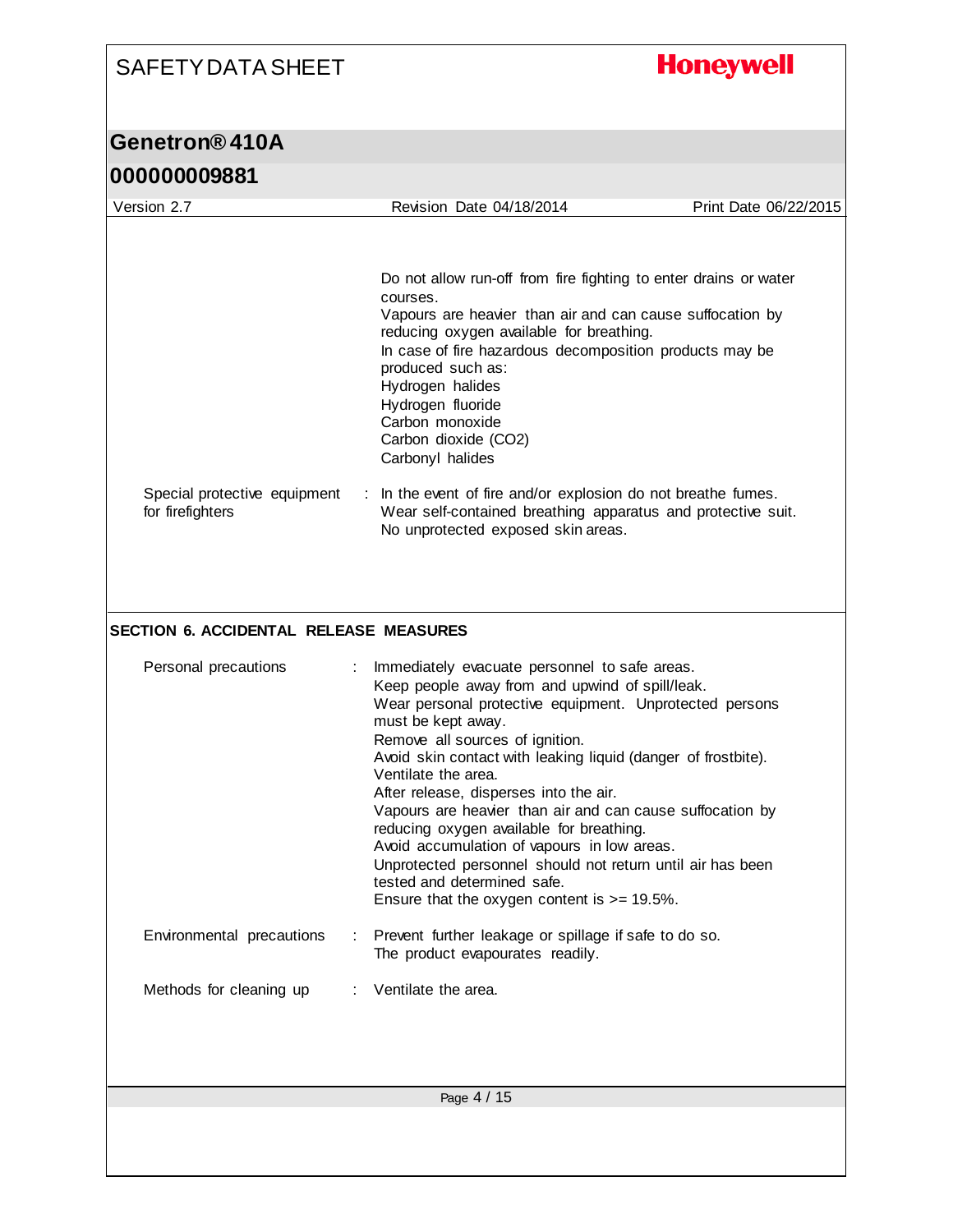# **Honeywell**

### **Genetron® 410A**

### **000000009881**

Version 2.7 Revision Date 04/18/2014 Print Date 06/22/2015

| <b>Handling</b>                                    |                                                                                                                                                                                                                                                                                                                                                                                                                                                                                                                                                                                                                                                                                                                                                                     |
|----------------------------------------------------|---------------------------------------------------------------------------------------------------------------------------------------------------------------------------------------------------------------------------------------------------------------------------------------------------------------------------------------------------------------------------------------------------------------------------------------------------------------------------------------------------------------------------------------------------------------------------------------------------------------------------------------------------------------------------------------------------------------------------------------------------------------------|
| Handling                                           | Handle with care.<br>Avoid inhalation of vapour or mist.<br>Do not get in eyes, on skin, or on clothing.<br>Wear personal protective equipment.<br>Use only in well-ventilated areas.<br>Pressurized container. Protect from sunlight and do not expose<br>to temperatures exceeding 50 °C.<br>Follow all standard safety precautions for handling and use of<br>compressed gas cylinders.<br>Use authorized cylinders only.<br>Protect cylinders from physical damage.<br>Do not puncture or drop cylinders, expose them to open flame or<br>excessive heat.<br>Do not pierce or burn, even after use. Do not spray on a naked<br>flame or any incandescent material.<br>Do not remove screw cap until immediately ready for use.<br>Always replace cap after use. |
| Advice on protection against<br>fire and explosion | The product is not flammable.<br>$\mathbb{R}$<br>Can form a combustible mixture with air at pressures above<br>atmospheric pressure.                                                                                                                                                                                                                                                                                                                                                                                                                                                                                                                                                                                                                                |
| <b>Storage</b>                                     |                                                                                                                                                                                                                                                                                                                                                                                                                                                                                                                                                                                                                                                                                                                                                                     |
| Requirements for storage<br>areas and containers   | Pressurized container: protect from sunlight and do not expose<br>to temperatures exceeding 50 °C. Do not pierce or burn, even<br>after use.<br>Keep containers tightly closed in a dry, cool and well-ventilated<br>place.<br>Storage rooms must be properly ventilated.<br>Ensure adequate ventilation, especially in confined areas.<br>Protect cylinders from physical damage.<br>Store away from incompatible substances.                                                                                                                                                                                                                                                                                                                                      |
|                                                    | SECTION 8. EXPOSURE CONTROLS/PERSONAL PROTECTION                                                                                                                                                                                                                                                                                                                                                                                                                                                                                                                                                                                                                                                                                                                    |
| Protective measures                                | Do not breathe vapour.                                                                                                                                                                                                                                                                                                                                                                                                                                                                                                                                                                                                                                                                                                                                              |
|                                                    | Page 5 / 15                                                                                                                                                                                                                                                                                                                                                                                                                                                                                                                                                                                                                                                                                                                                                         |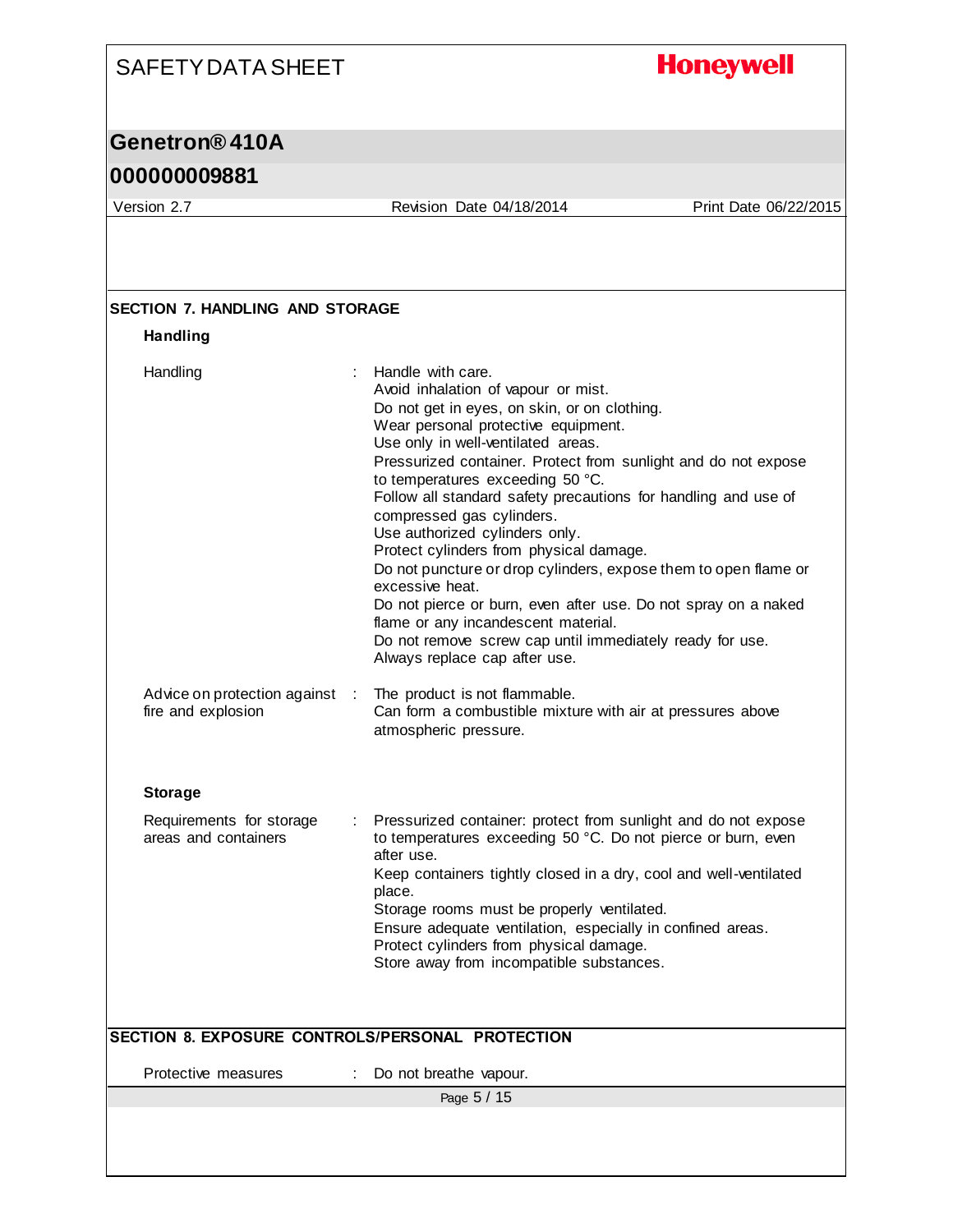# **Honeywell**

| 000000009881             |   |                                                                                                                                                                                                                                                                                                                                                        |                       |
|--------------------------|---|--------------------------------------------------------------------------------------------------------------------------------------------------------------------------------------------------------------------------------------------------------------------------------------------------------------------------------------------------------|-----------------------|
| Version 2.7              |   | Revision Date 04/18/2014                                                                                                                                                                                                                                                                                                                               | Print Date 06/22/2015 |
|                          |   | Avoid contact with skin, eyes and clothing.<br>Ensure that eyewash stations and safety showers are close to<br>the workstation location.                                                                                                                                                                                                               |                       |
| Engineering measures     |   | General room ventilation is adequate for storage and handling.<br>Perform filling operations only at stations with exhaust<br>ventilation facilities.                                                                                                                                                                                                  |                       |
| Eye protection           |   | : Wear as appropriate:<br>Safety glasses with side-shields<br>If splashes are likely to occur, wear:<br>Goggles or face shield, giving complete protection to eyes                                                                                                                                                                                     |                       |
| Hand protection          |   | Leather gloves<br>In case of contact through splashing:<br>Protective gloves<br>Neoprene gloves<br>Polyvinyl alcohol or nitrile- butyl-rubber gloves                                                                                                                                                                                                   |                       |
| Skin and body protection |   | Avoid skin contact with leaking liquid (danger of frostbite).<br>Wear cold insulating gloves/ face shield/ eye protection.                                                                                                                                                                                                                             |                       |
| Respiratory protection   |   | In case of insufficient ventilation, wear suitable respiratory<br>equipment.<br>Wear a positive-pressure supplied-air respirator.<br>Vapours are heavier than air and can cause suffocation by<br>reducing oxygen available for breathing.<br>For rescue and maintenance work in storage tanks use<br>self-contained breathing apparatus.              |                       |
| Hygiene measures         |   | Handle in accordance with good industrial hygiene and safety<br>practice.<br>Ensure adequate ventilation, especially in confined areas.<br>Avoid contact with skin, eyes and clothing.<br>Remove and wash contaminated clothing before re-use.<br>Keep working clothes separately.                                                                     |                       |
| Hygiene measures         | ÷ | Handle in accordance with good industrial hygiene and safety<br>practice.<br>Ensure adequate ventilation, especially in confined areas.<br>When using do not eat, drink or smoke.<br>Remove and wash contaminated clothing before re-use.<br>Keep working clothes separately.<br>Do not breathe vapour.<br>Avoid contact with skin, eyes and clothing. |                       |
|                          |   | Page 6 / 15                                                                                                                                                                                                                                                                                                                                            |                       |
|                          |   |                                                                                                                                                                                                                                                                                                                                                        |                       |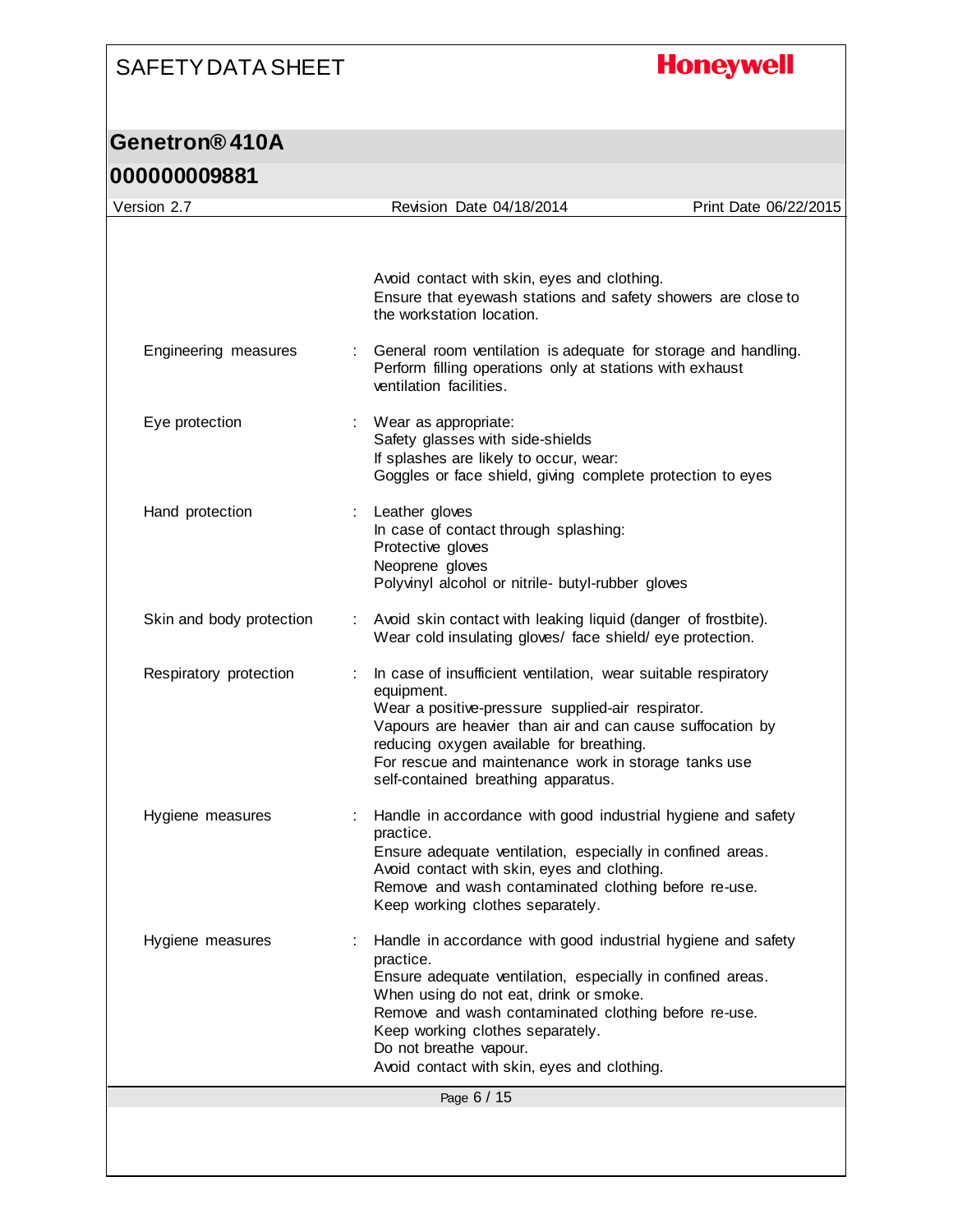# **Honeywell**

### **Genetron® 410A**

### **000000009881**

Version 2.7 Revision Date 04/18/2014 Print Date 06/22/2015

#### **Exposure Guidelines**

| Components                                  | CAS-No.  | Value                                   | Control<br>parameters           | Upda<br>te | <b>Basis</b>                                                                          |
|---------------------------------------------|----------|-----------------------------------------|---------------------------------|------------|---------------------------------------------------------------------------------------|
| Difluoromethane                             | 75-10-5  | TWA:<br>time<br>weighted<br>average     | 2,200 mg/m3<br>$(1,000$ ppm $)$ | 2007       | WEEL:US. AIHA<br>Workplace<br>Environmental<br>Exposure Level<br>(WEEL) Guides        |
| Difluoromethane                             | 75-10-5  | TWA:<br>time<br>weighted<br>average     | $(1,000$ ppm)                   | 1994       | Honeywell: Limit<br>established by<br>Honeywell<br>International Inc.                 |
| Pentafluoroethan<br>e                       | 354-33-6 | TWA:<br>time<br>weighted<br>average     | 4,900 mg/m3<br>$(1,000$ ppm $)$ | 2007       | <b>WEEL:US. AIHA</b><br>Workplace<br>Environmental<br>Exposure Level<br>(WEEL) Guides |
| Pentafluoroethan<br>е                       | 354-33-6 | TWA:<br>time<br>weighted<br>average     | $(1,000$ ppm $)$                |            | Honeywell: Limit<br>established by<br>Honeywell<br>International Inc.                 |
| SECTION 9. PHYSICAL AND CHEMICAL PROPERTIES |          |                                         |                                 |            |                                                                                       |
| Physical state<br>Color<br>Odor             |          | : Liquefied gas<br>: colourless<br>weak |                                 |            |                                                                                       |
| pH<br>Melting point/freezing point          |          | Note: neutral<br>: Note: not determined |                                 |            |                                                                                       |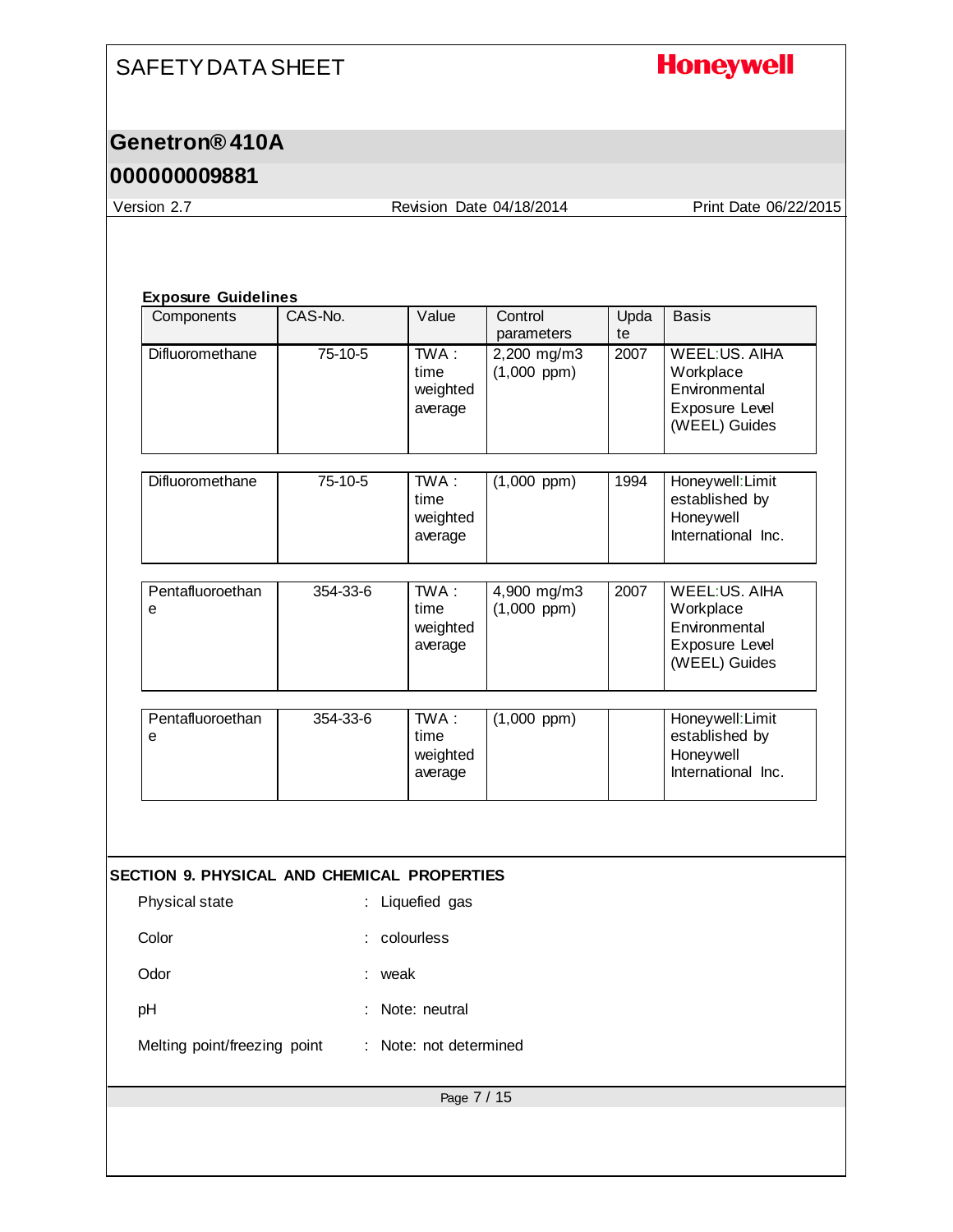# **Honeywell**

# **Genetron® 410A**

| Version 2.7                               | Revision Date 04/18/2014                                                                                                       | Print Date 06/22/2015 |
|-------------------------------------------|--------------------------------------------------------------------------------------------------------------------------------|-----------------------|
|                                           |                                                                                                                                |                       |
| Boiling point/boiling range               | -48.5 °C<br>$\mathbb{Z}^{\times}$                                                                                              |                       |
| Flash point                               | : Note: not applicable                                                                                                         |                       |
| Evaporation rate                          | $\therefore$ > 1<br>Method: Compared to CCI4.                                                                                  |                       |
| lower flammability limit                  | : Note: None                                                                                                                   |                       |
| upper flammability limit                  | : Note: None                                                                                                                   |                       |
| Vapor pressure                            | : 14,844 hPa<br>at 21.1 °C(70.0 °F)<br>33,798 hPa<br>at 54.4 °C(129.9 °F)                                                      |                       |
| Vapor density                             | 3 Note: $(Air = 1.0)$<br>÷                                                                                                     |                       |
| Density                                   | 1.08 g/cm3 at 21.1 °C<br>÷                                                                                                     |                       |
| Water solubility                          | : Note: no data available                                                                                                      |                       |
| Partition coefficient:<br>n-octanol/water | : log Pow: 1.48<br>Test substance: Ethane, pentafluoro- (HFC-125)<br>log Pow: 0.21<br>Test substance: Difluoromethane (HFC-32) |                       |
| Ignition temperature                      | > 750 °C                                                                                                                       |                       |
| Decomposition temperature                 | $: >250$ °C                                                                                                                    |                       |
|                                           |                                                                                                                                |                       |
|                                           | Page 8 / 15                                                                                                                    |                       |
|                                           |                                                                                                                                |                       |
|                                           |                                                                                                                                |                       |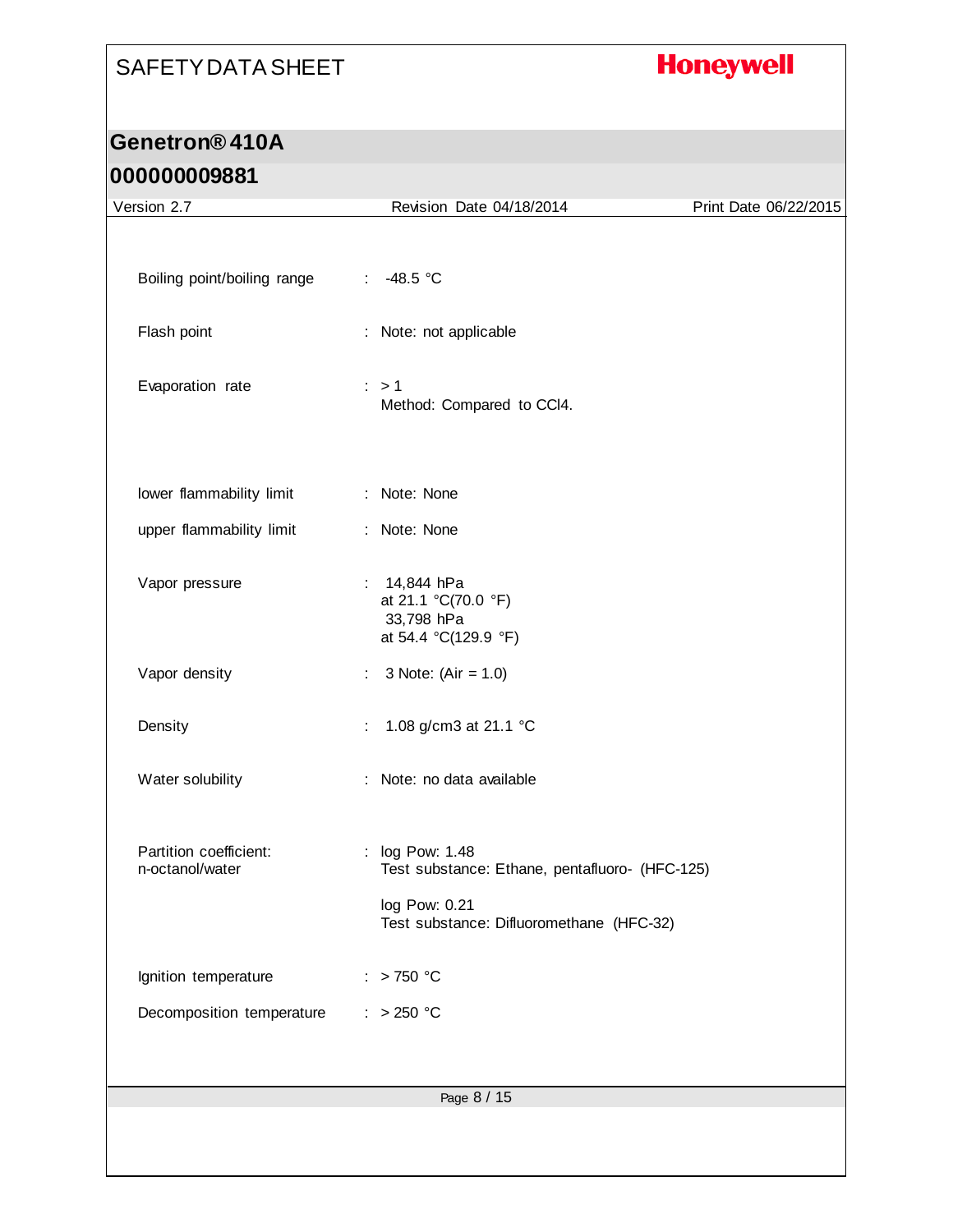# **Honeywell**

### **Genetron® 410A**

| Version 2.7                                    | Revision Date 04/18/2014                                                                                                                                                                                                                                                                                                                                                      | Print Date 06/22/2015 |
|------------------------------------------------|-------------------------------------------------------------------------------------------------------------------------------------------------------------------------------------------------------------------------------------------------------------------------------------------------------------------------------------------------------------------------------|-----------------------|
|                                                |                                                                                                                                                                                                                                                                                                                                                                               |                       |
| Global warming potential<br>(GWP)              | : 1,975                                                                                                                                                                                                                                                                                                                                                                       |                       |
| Ozone depletion potential<br>(ODP)             | $\therefore$ 0                                                                                                                                                                                                                                                                                                                                                                |                       |
| <b>SECTION 10. STABILITY AND REACTIVITY</b>    |                                                                                                                                                                                                                                                                                                                                                                               |                       |
| Chemical stability                             | : Stable under normal conditions.                                                                                                                                                                                                                                                                                                                                             |                       |
| Possibility of hazardous<br>reactions          | : Hazardous polymerisation does not occur.                                                                                                                                                                                                                                                                                                                                    |                       |
| Conditions to avoid                            | : Pressurized container. Protect from sunlight and do not expose<br>to temperatures exceeding 50 °C.<br>Decomposes under high temperature.<br>Some risk may be expected of corrosive and toxic<br>decomposition products.<br>Can form a combustible mixture with air at pressures above<br>atmospheric pressure.<br>Do not mix with oxygen or air above atmospheric pressure. |                       |
| Incompatible materials to<br>avoid             | : Finely divided aluminium<br>Potassium<br>Calcium<br>Powdered metals<br>Aluminium<br>Magnesium<br>Zinc                                                                                                                                                                                                                                                                       |                       |
| Hazardous decomposition<br>products            | : In case of fire hazardous decomposition products may be<br>produced such as:<br>Hydrogen fluoride<br>Carbonyl halides<br>Carbon monoxide<br>Carbon dioxide (CO2)                                                                                                                                                                                                            |                       |
| <b>SECTION 11. TOXICOLOGICAL INFORMATION</b>   |                                                                                                                                                                                                                                                                                                                                                                               |                       |
| Acute inhalation toxicity<br>Pentafluoroethane | $:$ > 769000 ppm<br>Exposure time: 4 h                                                                                                                                                                                                                                                                                                                                        |                       |
|                                                | Page 9 / 15                                                                                                                                                                                                                                                                                                                                                                   |                       |
|                                                |                                                                                                                                                                                                                                                                                                                                                                               |                       |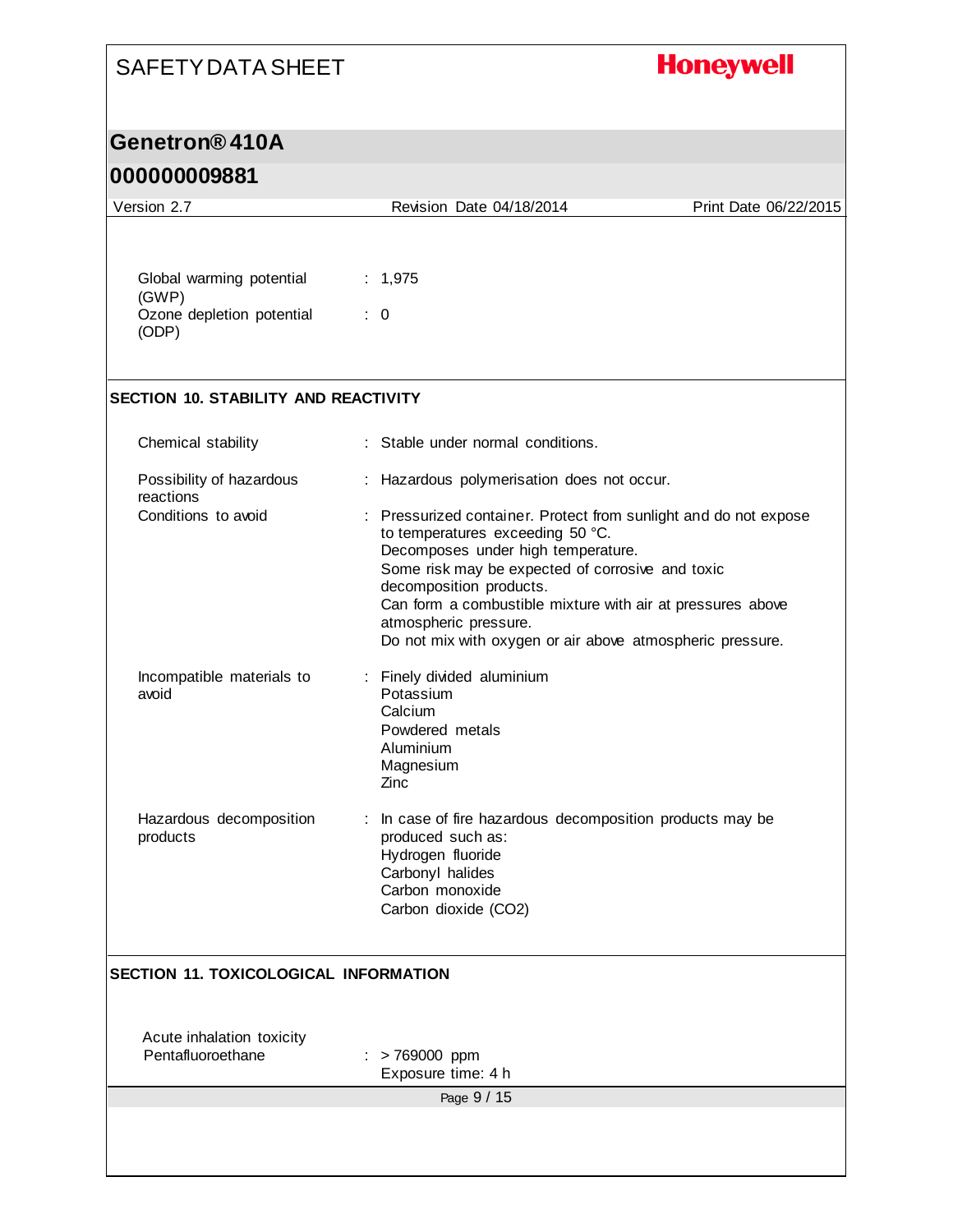# **Honeywell**

| Version 2.7                        | Revision Date 04/18/2014                                                                                                                  | Print Date 06/22/2015 |
|------------------------------------|-------------------------------------------------------------------------------------------------------------------------------------------|-----------------------|
|                                    |                                                                                                                                           |                       |
|                                    | Species: rat                                                                                                                              |                       |
| Difluoromethane                    | : LC50: $> 520000$ ppm<br>Exposure time: 4 h<br>Species: rat                                                                              |                       |
| Sensitisation<br>Pentafluoroethane | : Cardiac sensitization<br>Species: dogs<br>Note: No-observed-effect level<br>75 000 ppm<br>Lowest observable effect level<br>100 000 ppm |                       |
| Difluoromethane                    | : Cardiac sensitization<br>Species: dogs<br>Note: No-observed-effect level<br>>350 000 ppm                                                |                       |
| Repeated dose toxicity             |                                                                                                                                           |                       |
| Pentafluoroethane                  | : Species: rat<br>Application Route: Inhalation<br>Exposure time: (4 Weeks)<br>NOEL: 50000 ppm<br>Subchronic toxicity                     |                       |
| Difluoromethane                    | : Species: rat<br>Application Route: Inhalation<br>Exposure time: (90 d)<br>NOEL: 50000 ppm<br>Subchronic toxicity                        |                       |
| Genotoxicity in vitro              |                                                                                                                                           |                       |
| Pentafluoroethane                  | Test Method: Ames test<br>÷<br>Result: negative                                                                                           |                       |
| Difluoromethane                    | Test Method: Ames test<br>÷<br>Result: negative                                                                                           |                       |
|                                    | Cell type: Human lymphocytes<br>Result: negative                                                                                          |                       |
|                                    | Page 10 / 15                                                                                                                              |                       |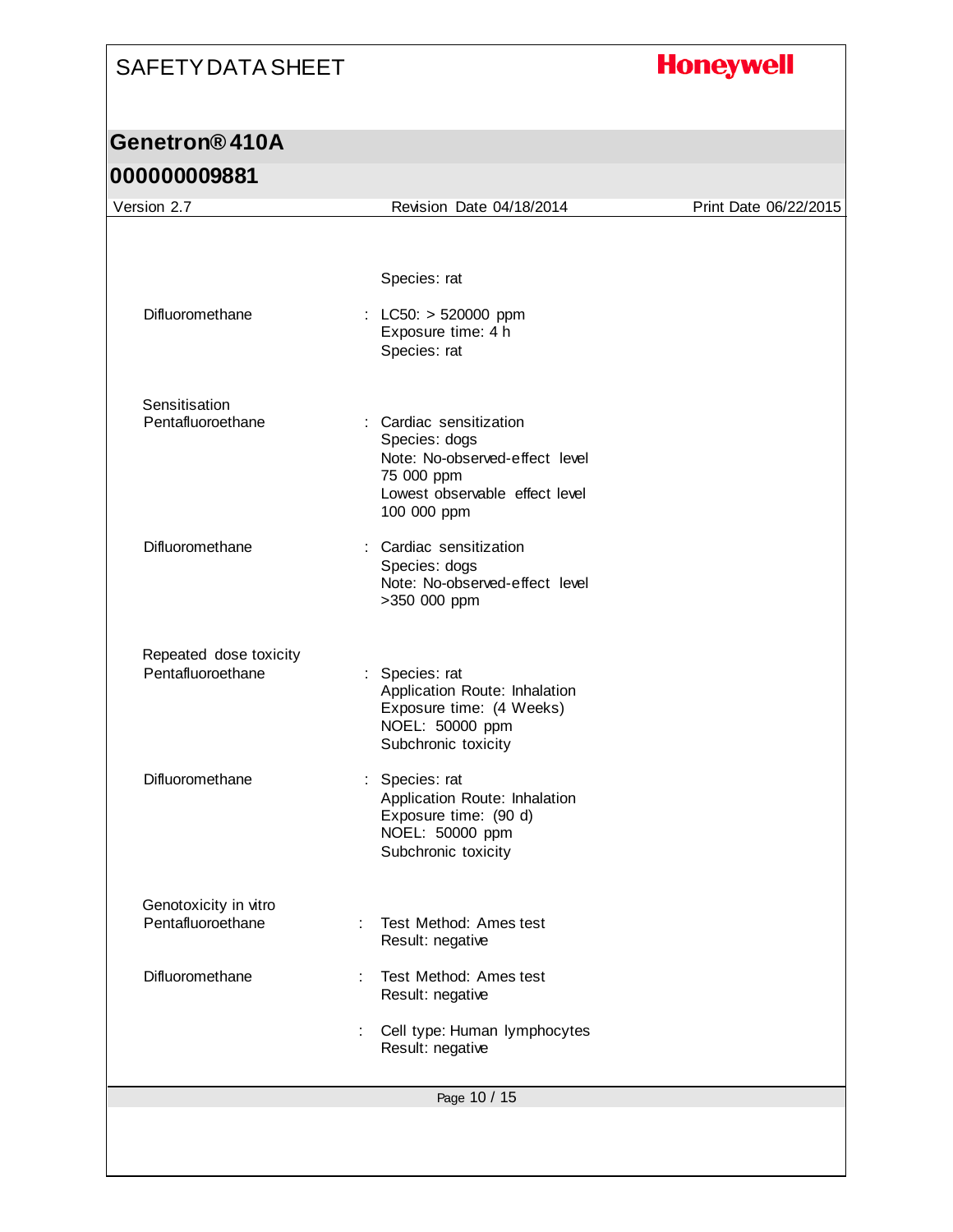# **Honeywell**

| Version 2.7                         | Revision Date 04/18/2014                                                                                               | Print Date 06/22/2015                                                                                                                                                                   |
|-------------------------------------|------------------------------------------------------------------------------------------------------------------------|-----------------------------------------------------------------------------------------------------------------------------------------------------------------------------------------|
|                                     |                                                                                                                        |                                                                                                                                                                                         |
|                                     | Cell type: Chinese Hamster Ovary Cells<br>÷<br>Result: negative                                                        |                                                                                                                                                                                         |
|                                     | Cell type: Human lymphocytes<br>Result: negative                                                                       | Method: Mutagenicity (in vitro mammalian cytogenetic test)                                                                                                                              |
|                                     | Test Method: Chromosome aberration test in vitro<br>Result: negative                                                   |                                                                                                                                                                                         |
| Genotoxicity in vivo                |                                                                                                                        |                                                                                                                                                                                         |
| Difluoromethane                     | Species: mouse<br>Cell type: Bone marrow<br>Method: Mutagenicity (micronucleus test)<br>Result: negative               |                                                                                                                                                                                         |
| Teratogenicity<br>Pentafluoroethane | : Species: rabbit<br>Application Route: Inhalation exposure                                                            |                                                                                                                                                                                         |
|                                     | NOAEL, Teratog: 50,000 ppm<br>NOAEL, Maternal: 50,000 ppm                                                              | Note: Did not show teratogenic effects in animal experiments.                                                                                                                           |
|                                     | Species: rat<br>Application Route: Inhalation exposure<br>NOAEL, Teratog:<br>50,000 ppm<br>NOAEL, Maternal: 50,000 ppm | Note: Did not show teratogenic effects in animal experiments.                                                                                                                           |
| Difluoromethane                     | Species: rat<br>Dose: NOEL - 50,000 ppm                                                                                | Note: Did not show teratogenic effects in animal experiments.                                                                                                                           |
|                                     | Species: rabbit<br>Dose: NOEL - 50,000 ppm                                                                             | Note: Did not show teratogenic effects in animal experiments.                                                                                                                           |
| Further information                 |                                                                                                                        | Acute toxicity Vapours are heavier than air and can cause<br>suffocation by reducing oxygen available for breathing. Rapid<br>evapouration of the liquid may cause frostbite. May cause |
|                                     | Page 11 / 15                                                                                                           |                                                                                                                                                                                         |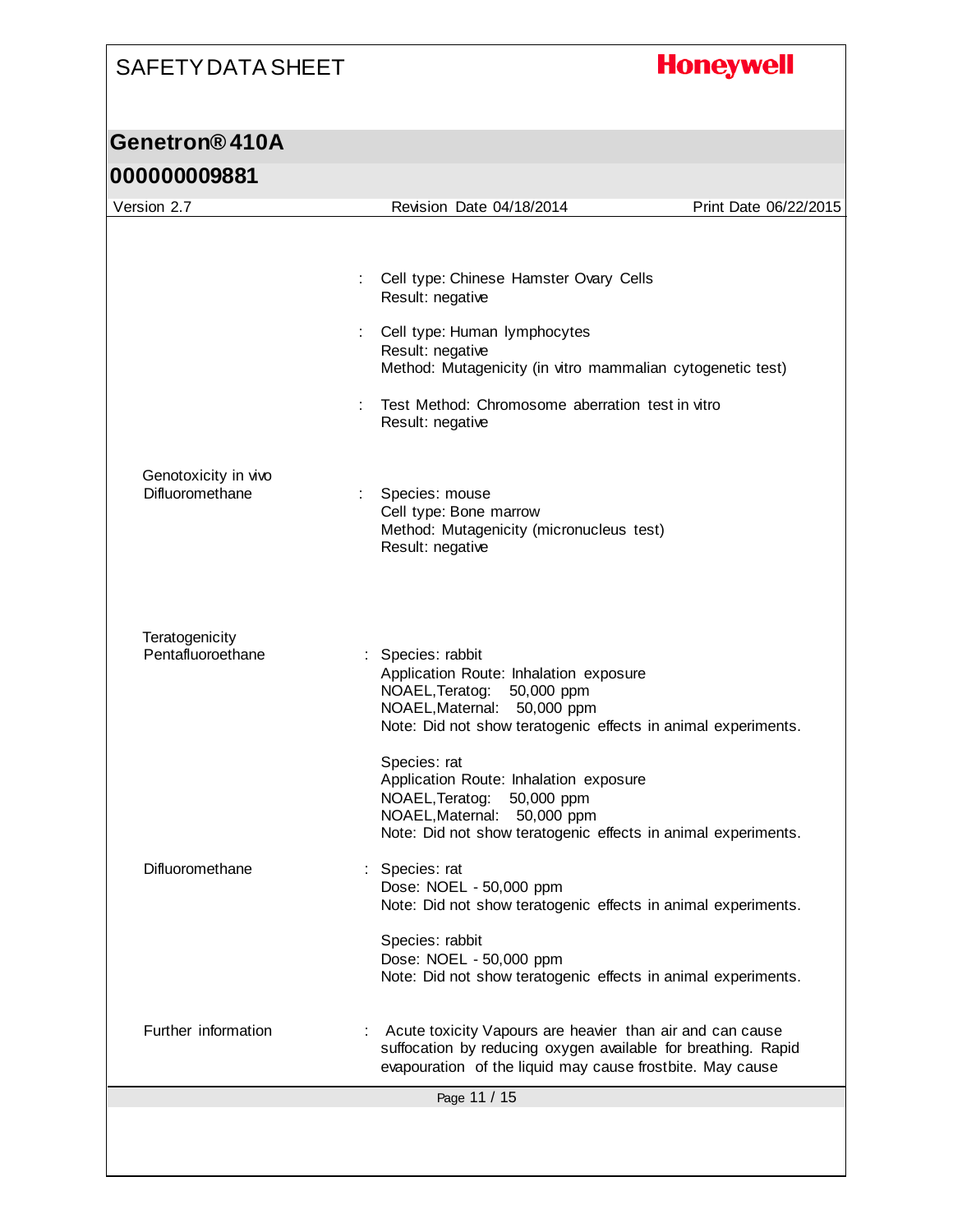#### **Honeywell**

#### **Genetron® 410A**

#### **000000009881**

Page 12 / 15 Version 2.7 Revision Date 04/18/2014 Print Date 06/22/2015 cardiac arrhythmia. **SECTION 12. ECOLOGICAL INFORMATION** Biodegradability Pentafluoroethane : Result: Not readily biodegradable. Value: 5 % Method: OECD 301 D Difluoromethane : Note: Minimal **Further information on ecology** Additional ecological information : This product is subject to U.S. Environmental Protection Agency Clean Air Act Regulations at 40 CFR Part 82. This product contains greenhouse gases which may contribute to global warming. Do NOT vent to the atmosphere. To comply with provisions of the U.S. Clean Air Act, any residual must be recovered. **SECTION 13. DISPOSAL CONSIDERATIONS** Disposal methods : Observe all Federal, State, and Local Environmental regulations. Note **included in the State of This product is subject to U.S. Environmental Protection Agency** Clean Air Act Regulations Section 608 in 40 CFR Part 82 regarding refrigerant recycling. **SECTION 14. TRANSPORT INFORMATION DOT** UN/ID No. : UN 3163 Proper shipping name : LIQUEFIED GAS, N.O.S. (Pentafluoroethane, Difluoromethane)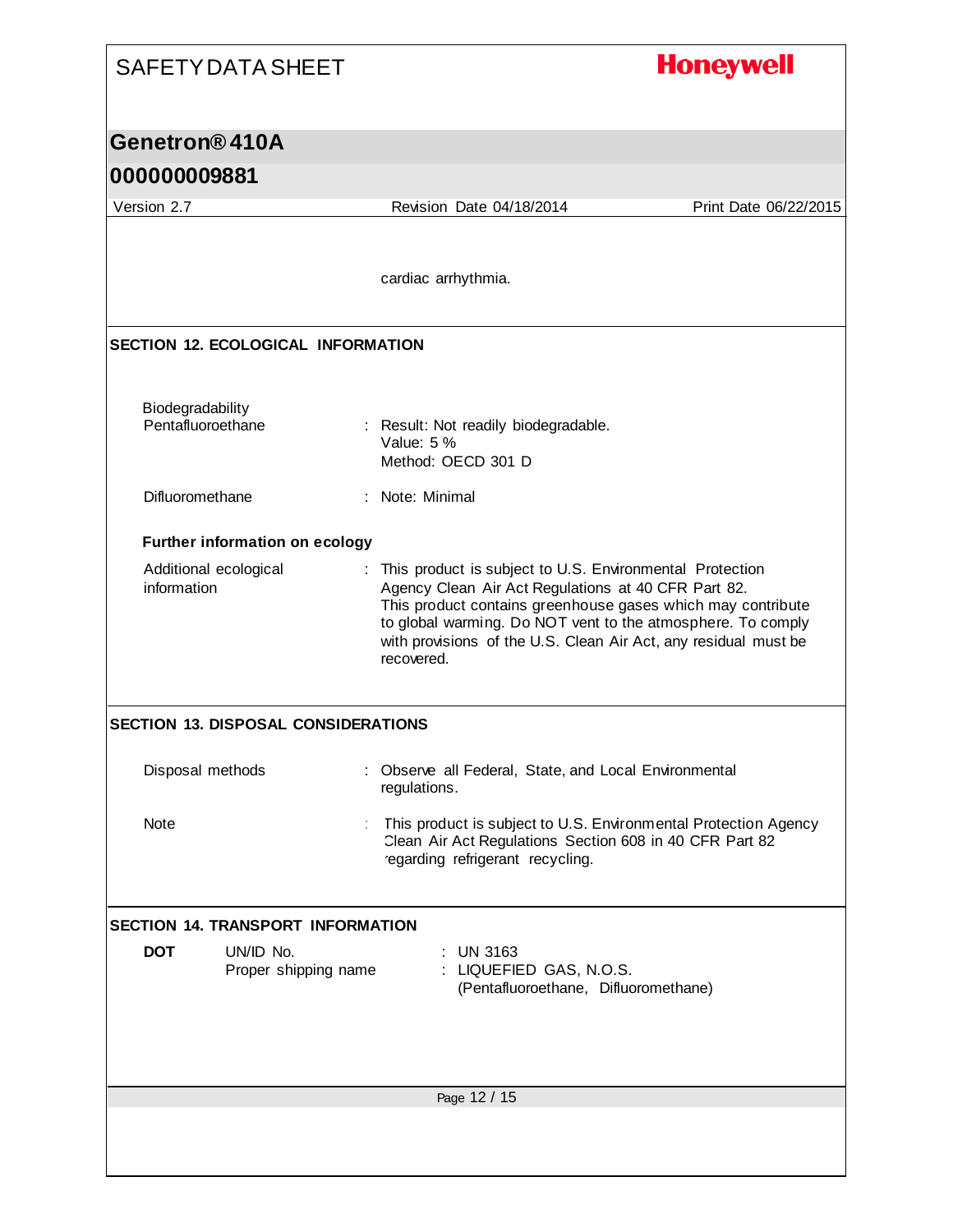# **Honeywell**

### **Genetron® 410A**

| Version 2.7                                                       |                                                                                                                                                                  |                     | Revision Date 04/18/2014                                                                                                     | Print Date 06/22/2015 |
|-------------------------------------------------------------------|------------------------------------------------------------------------------------------------------------------------------------------------------------------|---------------------|------------------------------------------------------------------------------------------------------------------------------|-----------------------|
|                                                                   | Class<br>Packing group<br><b>Hazard Labels</b>                                                                                                                   |                     | 2.2<br>2.2                                                                                                                   |                       |
| <b>IATA</b>                                                       | UN/ID No.<br>Description of the goods<br>Class<br><b>Hazard Labels</b><br>Packing instruction (cargo<br>aircraft)<br>Packing instruction<br>(passenger aircraft) |                     | UN 3163<br>: LIQUEFIED GAS, N.O.S.<br>(Pentafluoroethane, Difluoromethane)<br>: 2.2<br>: 2.2<br>: 200<br>: 200               |                       |
| <b>IMDG</b>                                                       | UN/ID No.<br>Description of the goods<br>Class<br><b>Hazard Labels</b><br>EmS Number<br>Marine pollutant                                                         |                     | <b>UN 3163</b><br>: LIQUEFIED GAS, N.O.S.<br>(PENTAFLUOROETHANE,<br>DIFLUOROMETHANE)<br>2.2<br>: 2.2<br>$: F-C, S-V$<br>: no |                       |
|                                                                   | <b>SECTION 15. REGULATORY INFORMATION</b>                                                                                                                        |                     |                                                                                                                              |                       |
| <b>Inventories</b>                                                |                                                                                                                                                                  |                     |                                                                                                                              |                       |
| Control Act                                                       | US. Toxic Substances                                                                                                                                             | : On TSCA Inventory |                                                                                                                              |                       |
| Australia. Industrial<br>Assessment) Act                          | Chemical (Notification and                                                                                                                                       |                     | : On the inventory, or in compliance with the inventory                                                                      |                       |
| Canada. Canadian<br>Act (CEPA). Domestic<br>Substances List (DSL) | <b>Environmental Protection</b>                                                                                                                                  |                     | : All components of this product are on the Canadian DSL.                                                                    |                       |
|                                                                   |                                                                                                                                                                  |                     | Japan. Kashin-Hou Law List : On the inventory, or in compliance with the inventory                                           |                       |
|                                                                   | Korea. Toxic Chemical                                                                                                                                            |                     | On the inventory, or in compliance with the inventory                                                                        |                       |
|                                                                   |                                                                                                                                                                  |                     | Page 13 / 15                                                                                                                 |                       |
|                                                                   |                                                                                                                                                                  |                     |                                                                                                                              |                       |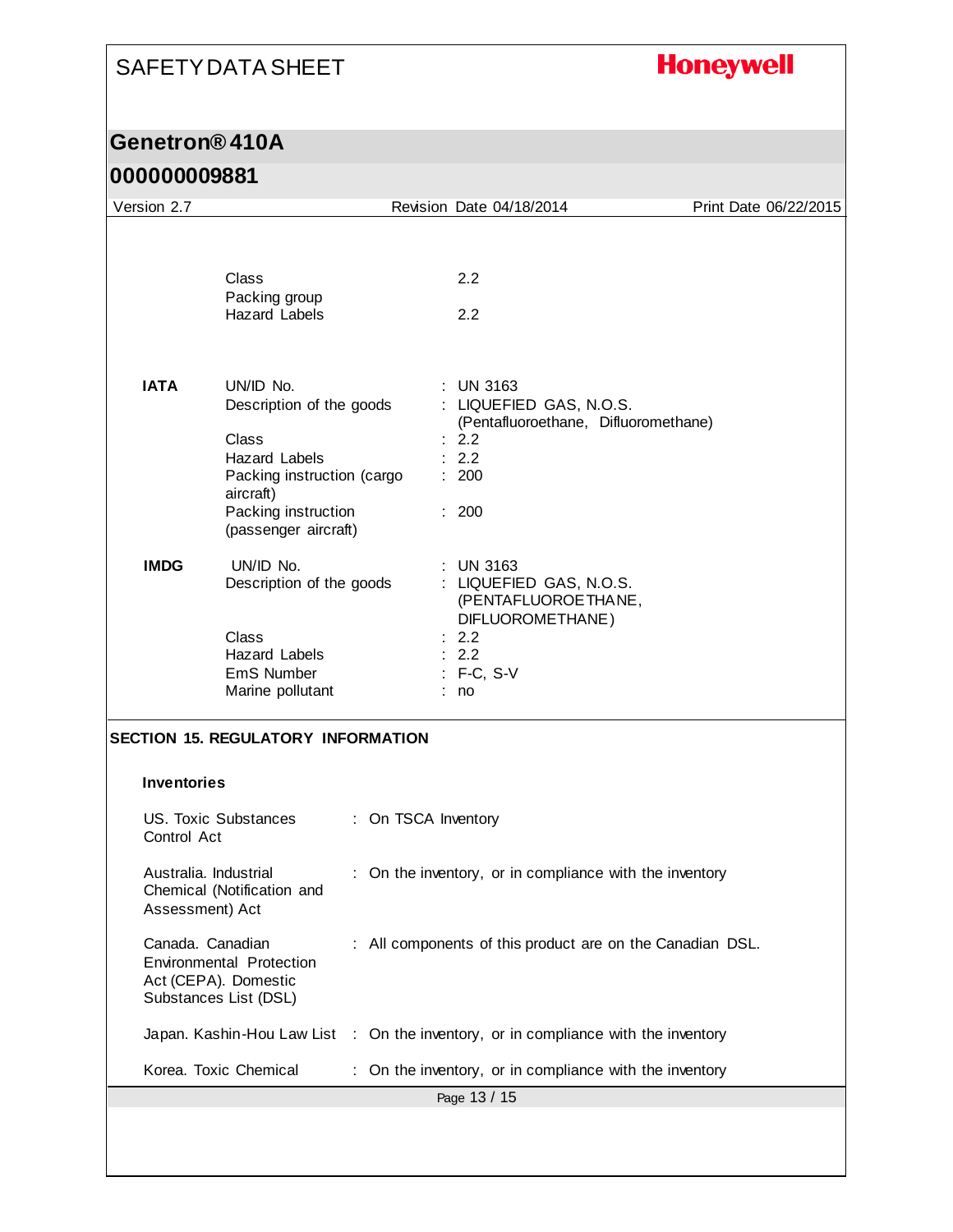# **Honeywell**

# **Genetron® 410A**

| Version 2.7                                                                            | Revision Date 04/18/2014                                                                                                                                                                               | Print Date 06/22/2015 |
|----------------------------------------------------------------------------------------|--------------------------------------------------------------------------------------------------------------------------------------------------------------------------------------------------------|-----------------------|
|                                                                                        |                                                                                                                                                                                                        |                       |
| Control Law (TCCL) List                                                                |                                                                                                                                                                                                        |                       |
|                                                                                        |                                                                                                                                                                                                        |                       |
| Philippines. The Toxic<br>Substances and Hazardous<br>and Nuclear Waste Control<br>Act | : On the inventory, or in compliance with the inventory                                                                                                                                                |                       |
| China. Inventory of Existing<br><b>Chemical Substances</b>                             | : On the inventory, or in compliance with the inventory                                                                                                                                                |                       |
| NZIOC - New Zealand                                                                    | : On the inventory, or in compliance with the inventory                                                                                                                                                |                       |
| <b>National regulatory information</b>                                                 |                                                                                                                                                                                                        |                       |
| <b>SARA 302 Components</b>                                                             | : SARA 302: No chemicals in this material are subject to the<br>reporting requirements of SARA Title III, Section 302.                                                                                 |                       |
| <b>SARA 313 Components</b>                                                             | : SARA 313: This material does not contain any chemical<br>components with known CAS numbers that exceed the threshold<br>(De Minimis) reporting levels established by SARA Title III,<br>Section 313. |                       |
| SARA 311/312 Hazards                                                                   | : Acute Health Hazard<br>Sudden Release of Pressure Hazard                                                                                                                                             |                       |
| California Prop. 65                                                                    | : WARNING! This product contains a chemical known to the State                                                                                                                                         |                       |
|                                                                                        | of California to cause cancer.<br>Dichloromethane                                                                                                                                                      | 75-09-2               |
|                                                                                        |                                                                                                                                                                                                        |                       |
|                                                                                        |                                                                                                                                                                                                        |                       |
| <b>Massachusetts RTK</b>                                                               | : Dichloromethane                                                                                                                                                                                      | 75-09-2               |
| New Jersey RTK                                                                         | Difluoromethane                                                                                                                                                                                        | 75-10-5               |
| Pennsylvania RTK                                                                       | Difluoromethane                                                                                                                                                                                        | 75-10-5               |
| <b>WHMIS Classification</b>                                                            | : A: Compressed Gas<br>This product has been classified according to the hazard criteria                                                                                                               |                       |
|                                                                                        | Page 14 / 15                                                                                                                                                                                           |                       |
|                                                                                        |                                                                                                                                                                                                        |                       |
|                                                                                        |                                                                                                                                                                                                        |                       |